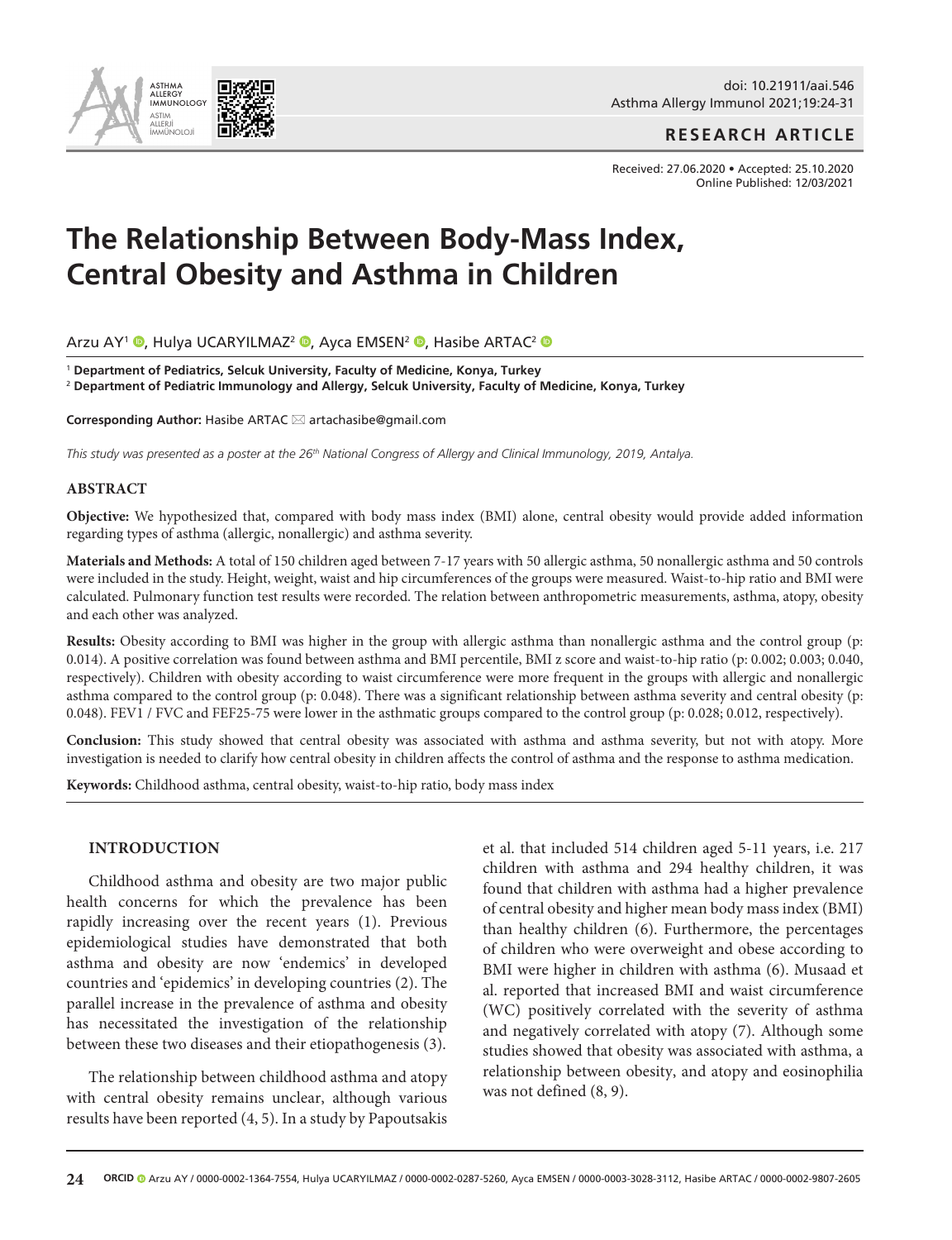On the other hand, there are also some studies that have shown different results (10-15). Leung et al. could not determine a relationship between obesity and asthma, allergic rhinitis and eczema (11). Moreover, it was shown that atopy was not associated with BMI, WC, serum lipid profile and fasting blood glucose levels (11). In a study by Schachter et al. that included 5,993 children aged 7-12, it was reported that a high BMI was not a risk factor for asthma or bronchial hyperreactivity, but it was associated with increased atopy only in girls (12). Chinn and Rona concluded that the increased prevalence of asthma could not be attributed to the increased BMI in children (13). Another study also reported that a correlation between BMI and allergic respiratory tract symptoms, eczema and rhinoconjunctivitis could not be documented (15).

Asthma is a multifactorial syndrome that affects the health of children. BMI and central obesity might be potential risk factors but the evidence is unclear. Therefore, we aimed to investigate the relationship between asthma and atopy, and central obesity in children.

# **MATERIALS and METHODS**

# **Study Population and Study Design**

This was a prospective, single-centered, observational, case-control study between 2017 and 2019. This study included the children with allergic asthma (n=50) and non-allergic asthma (n=50) who had been followed for at least one year at the Pediatric Immunology and Allergy Department. The patients who had genetic disorders, primary immune deficiencies, a history of prematurity, and other systemic illnesses were excluded from this study. Controls (n=50) were children with no past medical history of an allergic disease, immune deficiency or chronic diseases. Exclusion criteria were any disease known to affect growth (cystic fibrosis, Kleinfelter syndrome, Turner syndrome, endocrine, systemic and skeletal disease).

The diagnosis of asthma was made in accordance with the Global Initiative for Asthma (GINA) Guidelines. Asthma severity was evaluated as mild, moderate and severe (16). Demographic data such as age, gender, age of asthma diagnosis, follow-up time, severity of asthma, and skin prick test results were recorded. Pulmonary function tests were performed in the patient and control groups. Weight, height, WC and hip circumference were measured in all three groups. The waist-to-hip ratio and body mass index were calculated.

This research was approved by the Selcuk University Ethics Board (2017/279). Written informed consent was obtained from the parents of all the child participants. Research and publication ethical standards were complied with.

# **Spirometric Measurements**

Respiratory function parameters were measured with Jaeger Masterscreen IOS spirometry. Subjects rested for 15 mins before measurements and were informed about the procedure. After appropriate placement of the mouth piece and nose clip, a powerful, quick, forced expiration challenge was conducted just after maximum forced inhalation. After performing at least three technically appropriate measurements, the highest value was accepted as the basal value. Forced vital capacity (FVC) and forced expiratory volume in one second (FEV1), FEV1/FVC (%), peak expiratory flow (PEF), and 25-75% of vital capacity (FEF25-75) were recorded. A FEV1, FVC and FEV1/FVC ratio higher than 80% of the predicted value and a FEF25- 75 value higher than 70% of the predicted value were considered normal (17).

# **Skin Prick Test**

Skin prick tests were performed as standard in children with a set of allergens containing the following: Dermatophagoides farinae, Dermatophagoides pteronyssinus, Alternaria, Cladosporium, a mixture of 3 trees (alnus, betula, corylus), a mixture of 4 cereals (avena, hordeum, triticum, secale), a mixture of 6 herbs (dactylis, festuca, lolium, phleum, poa, avena), Ambrosia artemisifolia, Urticadiocia and latex (ALK, Madrid). Histamine phosphate (10 mg/ml) and physiological saline were used as positive and negative controls. The results were evaluated 15 minutes later. Three mm and bigger induration mean diameters were accepted as positive. Asthma with a positive skin test was defined as allergic asthma and atopy.

## **Anthropometric Measurements**

Height while standing, without shoes and with the child in an upright position was measured by a stadiometer with a sensitivity of 1 mm, measuring 80-200 cm. During the measurement, the most protruding part of the back of the head, scapulas, gluteal region, the back of the legs, and the heels were touching the measuring board.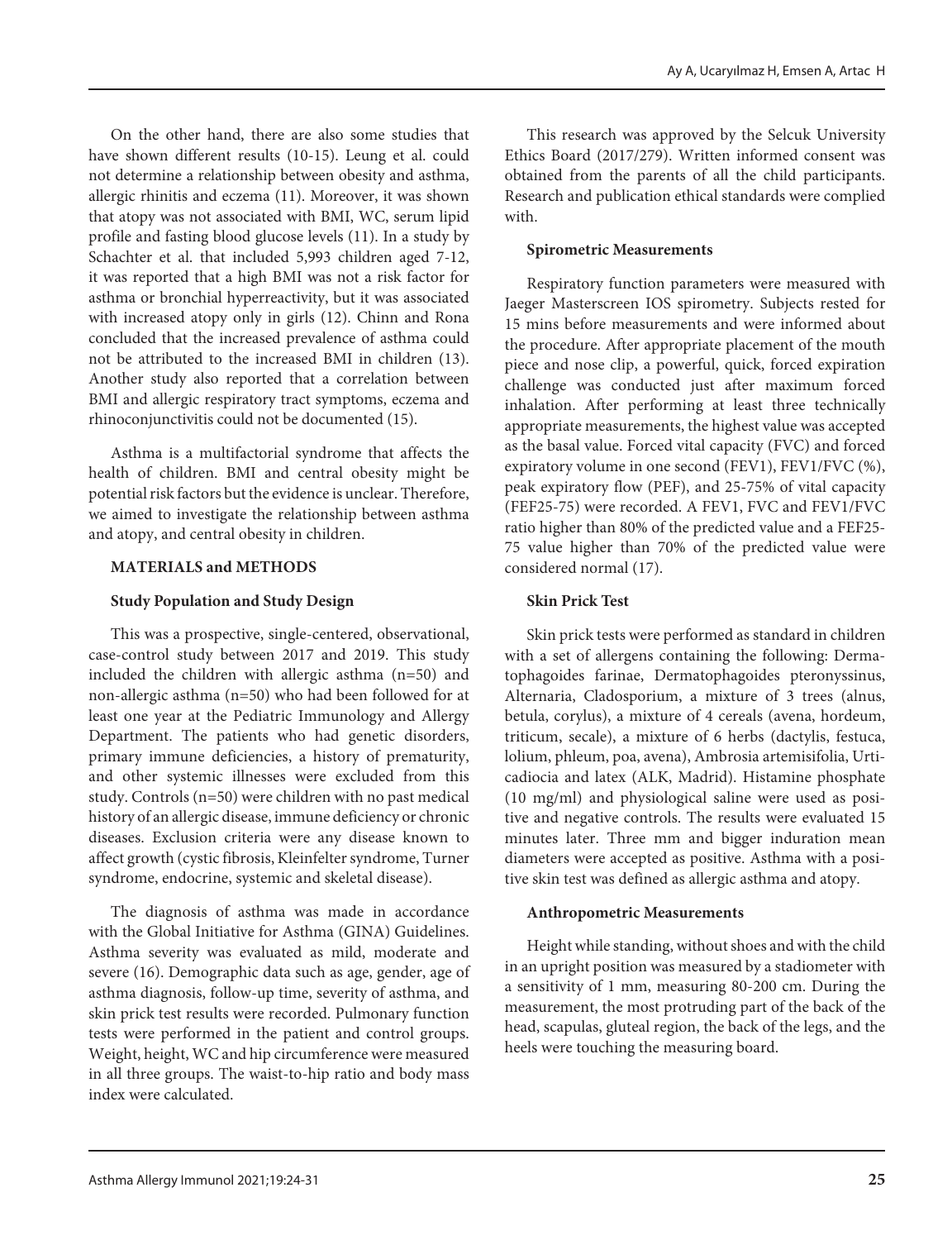Body weight; 100 grams of digital precision, calibrated with quick-to-measure weighing shoes and jackets, such as clothing was measured by taking off.

Waist circumference; This value was measured from the exposed WC at the level of the umbilicus with a nonflexing tape measure at slight expiration (immediately after exhalation). WC evaluation; Hatipoglu et al. evaluated 4770 school children between the ages of 7-17 (18). All measurements for WC were made by using reference curves and central obesity was defined as 90th percentile and above of WC (18).

The hip circumference was measured from the widest part of the hip with a non-stretching tape measure.

Body mass index (BMI), BMI percentile, BMI z value; this was calculated with the help of the WHO AnthroPlus Anthropometric Calculator, which used BMI reference values that vary according to age and gender. Patients were classified as obese if  $\text{BMI} > +2 \text{ SD}$  (equal to 30 kg/m<sup>2</sup> for 19 years) according to the WHO criteria for the age of 5-19 (19).

There is no national or international standard data related to waist-to-hip ratio and hip circumference in children. Therefore, the waist-to-hip ratio results were evaluated by comparing between groups.

## **Statistical Analysis**

Statistical analysis was performed with the SPSS 21.0 package program. The Kolmogorov-Smirnov normality test was used to determine whether the test was parametric or non-parametric test and the Levene test was used to evaluate the homogeneity of variances. The Independent Two Sample T test or Mann Whitney U test was used to evaluate the difference between the two groups. ANOVA or the Kruskal-Wallis H test was used to evaluate the difference between more than two groups. The Tukey test or Mann-Whitney U test were used in pairs in order to compare the difference between groups. The chisquare test was used to examine the relationship between variables. p <0.05 was considered statistically significant.

# **RESULTS**

# **Demographic and Clinical Data**

Of the 150 children included in the study, 60 were boys and 90 were girls. The mean age of the 150 children included in the study was  $11.85 \pm 2.924$  (min-max; 7-17.92). There was no significant difference between the groups in terms of gender and age distribution (p: 0.920 and p: 0.145, respectively) (Table I).

The mean ages for the diagnosis of allergic and nonallergic asthma were  $7.92 \pm 3.544$  (min / max; 2-16)

|                                           |                    | Frequency          | Min-max     | <b>Test statistics</b> | $\mathbf{p}$ |
|-------------------------------------------|--------------------|--------------------|-------------|------------------------|--------------|
| <b>Sex</b>                                | Allergic Asthma    | 21/29              |             | 0.167 <sup>1</sup>     | 0.920        |
| n (male/female)                           | Nonallergic Asthma | 19/31              |             |                        |              |
|                                           | Control            | 20/30              |             |                        |              |
| Age                                       | Allergic Asthma    | $11.355 \pm 2.986$ | 7-17.92     | $1.954^2$              | 0.145        |
| (year) (mean $\pm$ SD)                    | Nonallergic Asthma | $11.715 \pm 3.118$ | $7 - 17.33$ |                        |              |
|                                           | Control            | $12.48 \pm 2.586$  | 7.92-17.42  |                        |              |
| The age of diagnosis                      | Allergic Asthma    | $7.92 \pm 3.544$   | $2 - 16$    | $-1.186^3$             | 0.239        |
| year (mean $\pm$ SD)                      | Nonallergic Asthma | $8.740 \pm 3.367$  | $2 - 16$    |                        |              |
| Follow-up period<br>month (mean $\pm$ SD) | Allergic Asthma    | $23.62 \pm 23.181$ | $1 - 84$    | 903.500 <sup>4</sup>   | 0.016        |
|                                           | Nonallergic Asthma | $30.6 \pm 19.911$  | $3 - 83$    |                        |              |
| Asthma severity<br>$n(\%)$                | Allergic Asthma    | mild               | 33(66)      | 0.386 <sup>1</sup>     | 0.534        |
|                                           |                    | moderate           | 17(34)      |                        |              |
|                                           | Nonallergic Asthma | mild               | 30(60)      |                        |              |
|                                           |                    | moderate           | 20(40)      |                        |              |

**Table I: Demographic and clinical characteristics of all participants** 

**1:** Chi-square test, **2:** One-way variance analysis (ANOVA) test, **3:** Two independent samples t test, **4:** Mann- Whitney U test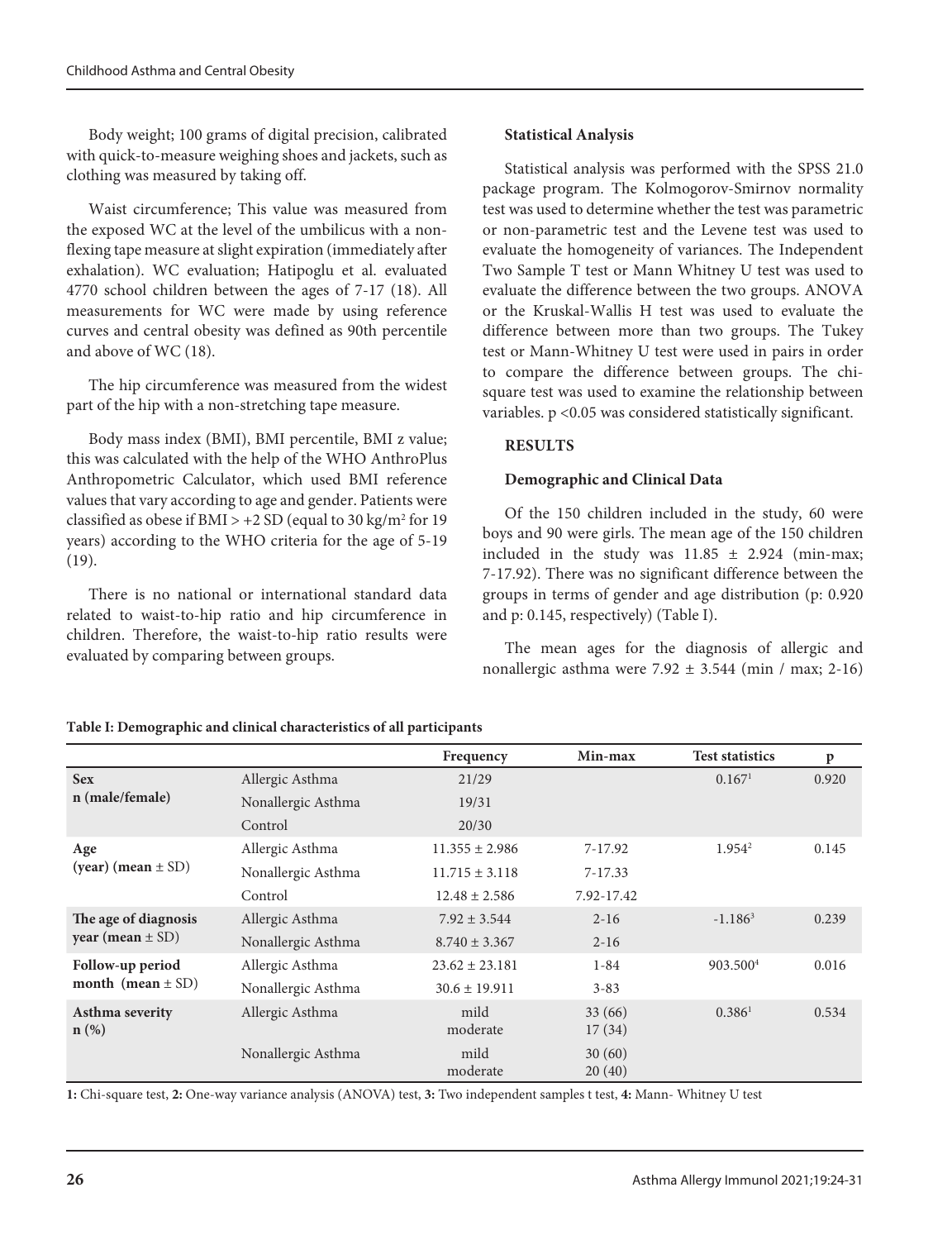and  $8.740 \pm 3.367$  (min / max; 2-16), respectively, showing no statistically significant difference (p: 0.239) (Table I). The follow-up period of nonallergic asthmatic patients was longer than in the allergic ones  $(30.6 \pm 19.911; 23.62 \pm 1)$ 23.181 months, respectively) (Table I). Sixty-three children had mild and 37 had moderate asthma. There were no patients with severe asthma. There was no difference between the two groups in terms of asthma severity (Chi-Square: 0.386 p: 0.534) (Table I).

When the skin prick test results in the allergic asthma group were evaluated, allergic sensitivity was present in 20 patients  $(40\%)$  to pollen, in 9  $(18\%)$  to mite, in 1  $(2\%)$  to mold, in 8 (16%) to pollen and mold, in 8 (16%) to mite and pollen, in 1 (2%) to mite and mold, and in 3 (6%) to mite, pollen and mold.

## **Anthropometric Measurements**

Weight, height, BMI, WC, hip circumference and the waist/hip ratio in all groups are presented in Table II. While there was no statistically significant differences between the groups in terms of weight, height, WC and hip circumference; BMI percentiles, BMI z score, and waist-to-hip ratio were significantly different. The allergic asthma group had a higher BMI percentile, BMI z score and waist-to-hip ratio than the control group (p: 0.002, p: 0.001 and p: 0.04) (Table II, Figure 1A-C).

In terms of general and central obesity, there was a significant difference between the groups. While the ratio of children with general obesity was higher in the group with allergic asthma (p: 0.014), the ratio of children with central obesity was higher in the groups with allergic and

|                                    |                    | $\mathbf n$ | $mean \pm SD$        | <b>Test statistics</b> | $\mathbf{p}$ |
|------------------------------------|--------------------|-------------|----------------------|------------------------|--------------|
| Weight (kg)                        | Allergic Asthma    | 50          | $46.478 \pm 16.472$  |                        |              |
|                                    | Nonallergic Asthma | 50          | $43.422 \pm 13.045$  | 0.748 <sup>2</sup>     | 0.688        |
|                                    | Control            | 50          | $45.266 \pm 13.430$  |                        |              |
|                                    | Allergic Asthma    | 50          | $147.600 \pm 15.911$ |                        |              |
| Height (cm)                        | Nonallergic Asthma | 50          | $147.280 \pm 14.255$ | 0.847 <sup>1</sup>     | 0.431        |
|                                    | Control            | 50          | $150.800 \pm 14.659$ |                        |              |
|                                    | Allergic Asthma    | 50          | $20.546 \pm 3.712$   |                        |              |
| BMI $(kg/m2)$                      | Nonallergic Asthma | 50          | $19.544 \pm 3.367$   | 1.670 <sup>1</sup>     | 0.192        |
|                                    | Control            | 50          | $19.358 \pm 3.397$   |                        |              |
|                                    | Allergic Asthma    | 50          | $76.648 \pm 24.415$  |                        |              |
| <b>BMI</b> percentile              | Nonallergic Asthma | 50          | $65.032 \pm 29.444$  | 13.043 <sup>2</sup>    | 0.002        |
|                                    | Control            | 50          | $56.478 \pm 28.926$  |                        |              |
|                                    | Allergic Asthma    | 50          | $0.975 \pm 0.969$    |                        |              |
| <b>BMI</b> z score                 | Nonallergic Asthma | 50          | $0.559 \pm 1.116$    | $5.941$ <sup>1</sup>   | 0.003        |
|                                    | Control            | 50          | $0.257 \pm 1.043$    |                        |              |
|                                    | Allergic Asthma    | 50          | 72.00 $\pm$ 12.295   |                        |              |
| Waist circumference<br>$(WC)$ (cm) | Nonallergic Asthma | 50          | $71.100 \pm 10.431$  | 0.786 <sup>1</sup>     | 0.458        |
|                                    | Control            | 50          | $69.660 \pm 9.933$   |                        |              |
| Hip circumference<br>$(HC)$ (cm)   | Allergic Asthma    | 50          | $84.560 \pm 13.384$  |                        |              |
|                                    | Nonallergic Asthma | 50          | $84.100 \pm 11.181$  | 0.035 <sup>1</sup>     | 0.966        |
|                                    | Control            | 50          | $84.720 \pm 11.925$  |                        |              |
|                                    | Allergic Asthma    | 50          | $0.853 \pm 0.061$    |                        |              |
| Waist-to-hip ratio                 | Nonallergic Asthma | 50          | $0.843 \pm 0.052$    | 3.280 <sup>1</sup>     | 0.040        |
|                                    | Control            | 50          | $0.825 \pm 0.054$    |                        |              |

**Table II: The comparison of anthropometric measurements between groups**

**1:** One way variance analysis (ANOVA) test, **2:** Kruskal Wallis H test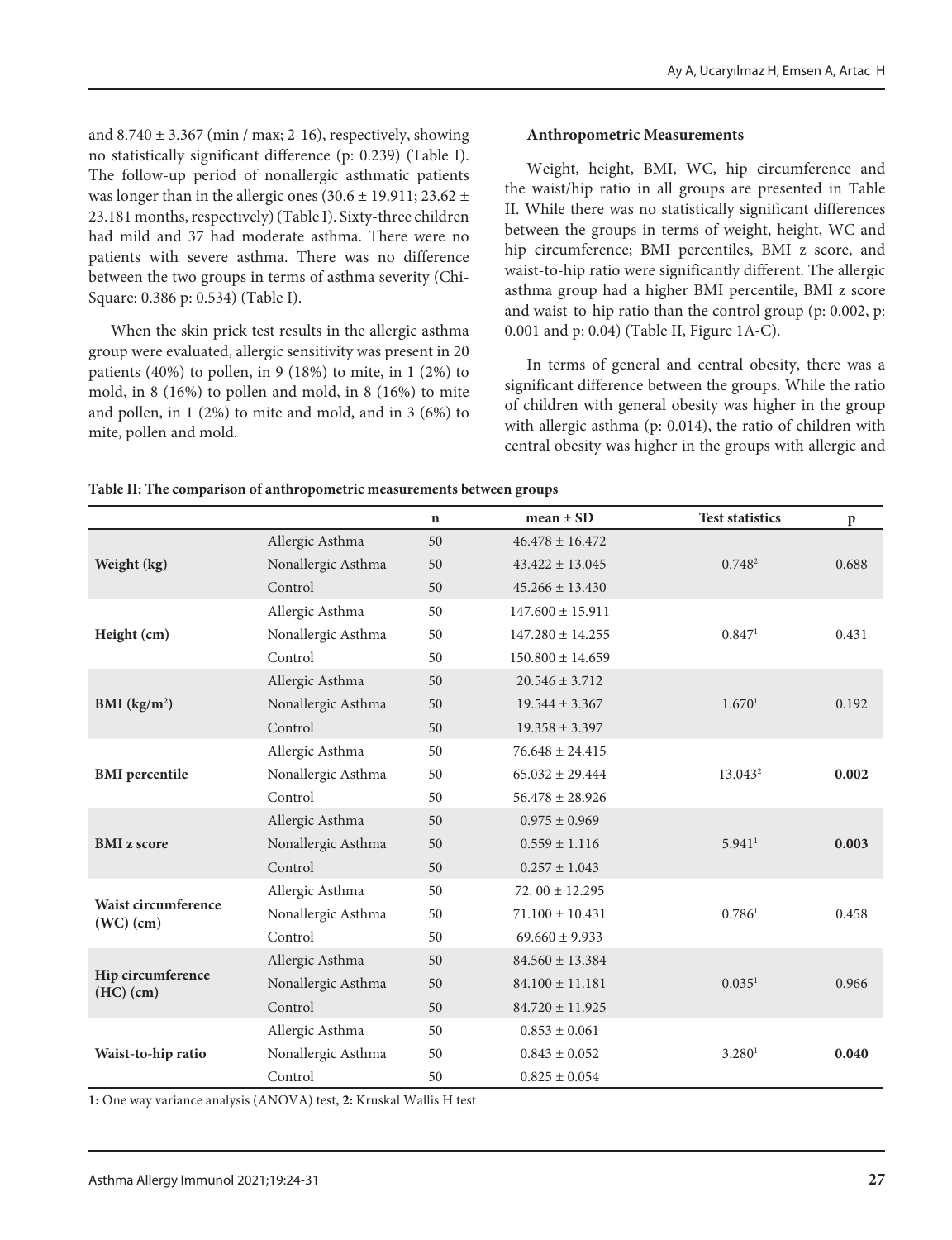nonallergic asthma compared to the control group (p: 0.048) (Table III).

When the obesity values according to BMI and WC were compared with each other, significant differences were found in all participants (p: 0.000). Seventy-three per cent of the children (46 of 63) who were defined as obese according to WC were not obese according to BMI while 34.6% (46 of 133) of children who were obese according to WC were defined as normal weight according to BMI (Table IV).

A significant relationship was found between obesity according to WC and asthma severity. The prevalence of moderate asthma was higher in those who were obese according to WC. This result showed that central obesity was associated with increased asthma severity (Table V). There was no significant difference between obesity



| Table III: The distribution of obesity defined by BMI value and waist circumference (WC) in all groups |  |  |
|--------------------------------------------------------------------------------------------------------|--|--|
|--------------------------------------------------------------------------------------------------------|--|--|

|                              |               |          | Allergic Asthma | Nonallergic Asthma | Control | <b>Total</b> |
|------------------------------|---------------|----------|-----------------|--------------------|---------|--------------|
| <b>General Obesity</b>       | yes           | $n (\%)$ | 11(22)          | 3(6)               | 3(6)    | 17(11.3)     |
| according to BMI $1$         | $\mathbf{no}$ | $n (\%)$ | 39(78)          | 47(94)             | 47(94)  | 133 (88.7)   |
| <b>Central Obesity</b>       | ves           | n(%)     | 25(50)          | 24(48)             | 14 (28) | 63(42)       |
| according to WC <sup>2</sup> | no            | n(%)     | 25(50)          | 26(52)             | 36(72)  | 87(58)       |

1: p:0.014, 2: p: 0.048

#### **Table IV: The relationship between general and central obesity**

|                        |                        |         | <b>Central Obesity according to WC</b> |          |              |  |
|------------------------|------------------------|---------|----------------------------------------|----------|--------------|--|
|                        |                        |         | <b>ves</b>                             | no       | <b>Total</b> |  |
| <b>General Obesity</b> | <b>ves</b>             | $n$ (%) | 17(100)                                | 0(0)     | 17(11.3)     |  |
| according to BMI       | $\mathbf{n}\mathbf{o}$ | $n(\%)$ | 46(34.6)                               | 87(65.4) | 133 (88.7)   |  |
| <b>Total</b>           |                        | n(%)    | 63(42)                                 | 87 (58)  | 150 (100)    |  |

Chi Square test: 26.477, p-value: 0.000

#### **Table V. The relationship between central obesity and asthma severity**

|                 |         | Obesity according to WC |           |              |  |
|-----------------|---------|-------------------------|-----------|--------------|--|
|                 |         | ves                     | no        | <b>Total</b> |  |
| Mild asthma     | $n$ (%) | 26(41.3)                | 37(58.7)  | 63 (100)     |  |
| Moderate asthma | $n(\%)$ | 23(62.2)                | 14 (37.8) | 37(100)      |  |
| <b>Total</b>    | $n(\%)$ | 49(49.0)                | 51(51.0)  | 100(100)     |  |

Chi Square test:4.071, p value: 0.044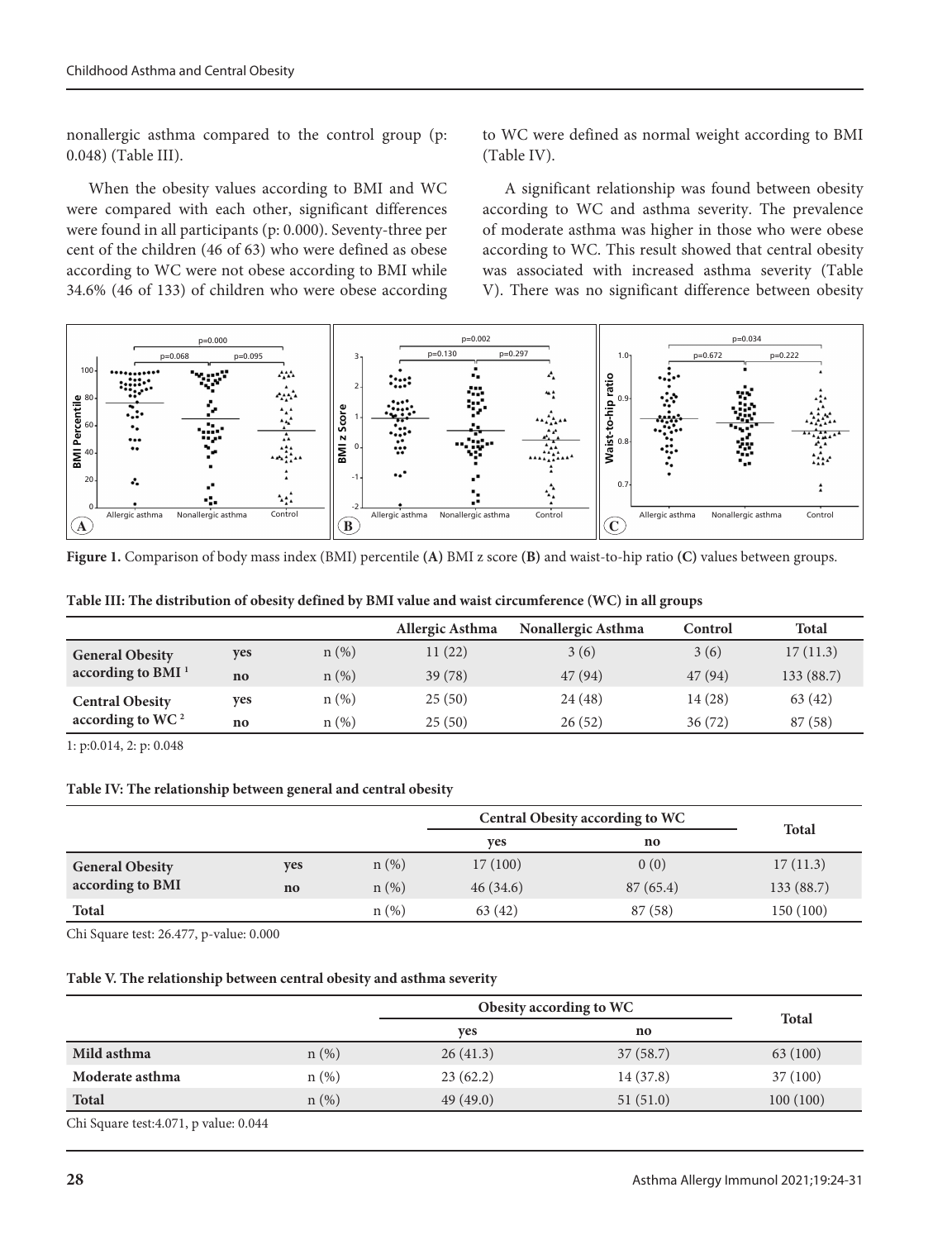according to BMI and age at the time of diagnosis of asthma, follow-up time and asthma severity (p: 0.829; 0.209; 0.277, respectively).

The groups were evaluated in terms of the association between gender and obesity defined according to BMI and WC. In allergic asthmatics, there was a significant relationship between gender and obesity according to BMI. In the allergic asthma group, the frequency of obesity according to BMI was higher in boys (p: 0.019). In the nonallergic asthma and control groups, there was no significant relationship between gender and obesity according to BMI (p: 0.864; 0.331, respectively). There was no significant relationship between gender and obesity according to WC in all groups (p: 0.152; 0.944; 0.700, respectively). No significant difference was found between obesity, and mono and poly-sensitization in the allergic asthma group.

# **Pulmonary Function Test Results**

The evaluation of pulmonary function test results showed no significant difference in FVC, FEV1 and PEF between groups (p: 0.685; 0.102; 0.554, respectively).

In the allergic and nonallergic asthma groups, FEV1 / FVC and FEF25-75 were lower than in the control group (p: 0.008; 0.009). There was no significant difference between the allergic and nonallergic asthma groups.

The FVC value was higher in those who were obese according to WC compared to those who were not obese (p: 0.029). No significant association was found with other pulmonary function test parameters. There was no difference between the pulmonary function test parameters between those who were obese according to BMI and those who were not.

# **DISCUSSION**

The body mass index is commonly used as a marker of obesity in epidemiological studies concerning asthma. However, it is not exactly known whether other methods for adipose tissue measurement provide additional or different phenotypic information compared to BMI in childhood asthma. This study evaluated the relationship between WC, hip circumference and waist-to-hip ratio as well as BMI with allergic asthma, non-allergic asthma, respiratory functions, severity of asthma and allergen sensitivity. The BMI, waist-to-hip ratio and

waist circumference were found to be related to asthma. Interestingly, obesity defined according to BMI (general obesity) was associated with atopy.

There are various studies that have investigated the relationship between asthma and adiposity. In a study by Forno et al. that included 8,886 children and 12,795 adults, dual-energy X-ray absorptiometry was used to determine the total, trunk and leg percent fat; BMI; body fat percentage; WC and waist-to-height ratio to investigate the relationship of these variables with asthma (20). They found that the percentage of children with obesity according to BMI (general obesity, 19.47%) was higher than the percentage of children with obesity according to WC (central obesity, 8.94%). Furthermore, 9.86% of the children had asthma; general obesity and central obesity were more prevalent in children with asthma. Considering the relationship between obesity and atopy, general obesity was more prevalent in the non-allergic asthma group than in the allergic asthma group. However, there was no relationship between asthma and central obesity in children with allergies (20). Similarly, in our study, central and general obesity were found to be associated with asthma. Conversely, general obesity was found to be increased in the allergic asthma group. These results showed that fat distribution in obesity and its relationship with atopy vary depending on the population.

In our study, the prevalence of obesity according to WC was 42%, which is similar to the prevalence of central obesity reported by Benedetti et al. (36.7% according to WC) (4). We found that the prevalence of obesity according to BMI was 11.3%. In a study by Leung et al. the same value was reported to be 7.4% (11). Although previous studies have shown a positive correlation between BMI and WC, most of the children who were obese according to their WC were classified as normal weight according to their BMI (4, 6).

In a study by Papoutsakis et al. children who had central obesity and who were classified as obese or overweight according to BMI had a higher risk of developing asthma (6). It was concluded that each 10 cm increase in WC increased the risk of developing asthma by 40% (6). Similarly, Musaad et al. showed that each unit increase in WC resulted in a nearly three-fold increase in the odds ratio for asthma (7). In a study by Benedetti et al. the risk of developing asthma was found to be 1.24-fold higher in adolescents who had central obesity (4). Moreover, the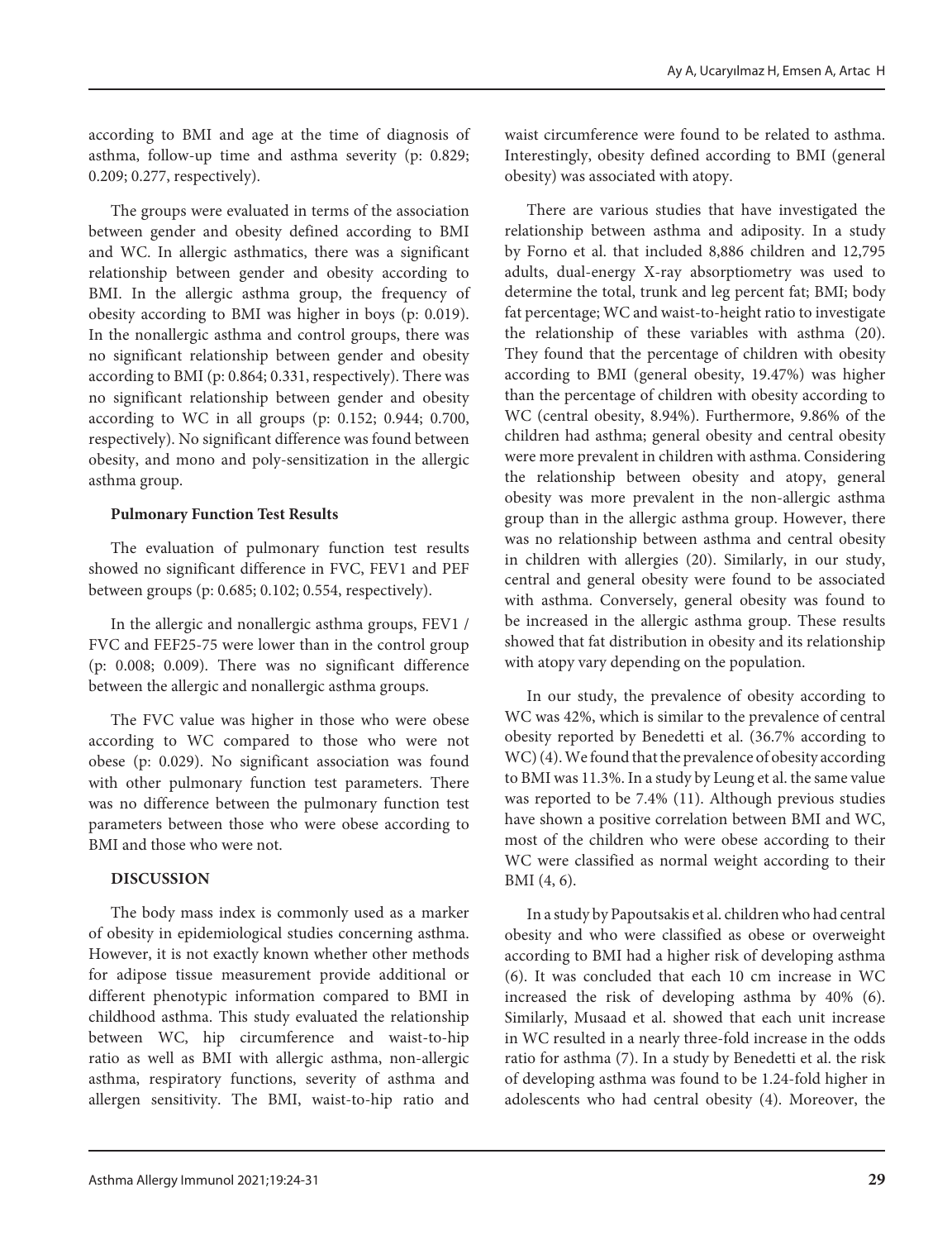risk of severe asthma was three-fold higher in those with severe obesity according to BMI z-score (4). Although the mechanisms of the relationship between central obesity and asthma are largely unclear, the positive association of central body fat distribution (high WC) and asthma indicates that there may be mechanical effects such as reduced functional residual capacity that contribute to the development of asthma symptoms. At the same time, central obesity is an independent predictor of insulin resistance in children. Insulin resistance and dyslipidemia were found to be associated with airway inflammation (21). In our study, there was a significant relationship between the severity of asthma and central obesity.

In a study by Lucas et al. that aimed to investigate the relationship between high BMI and severity of asthma, allergen sensitivity and polysensitisation in 125 children with asthma aged between 1 and 16 years, it was found that the prevalence of allergen sensitivity and polysensitisation was lower in overweight and obese children, and there was a negative correlation between BMI and atopy (22). In the other study, it was reported that BMI, body fat percentage and WC were associated with the severity/management of asthma and atopy and that atopy could have a mediating role in the obese-asthma phenotype in children aged 6-14 years (5). There was no significant relationship between the severity of asthma and high BMI. In our study, the prevalence of obesity according to BMI was higher in the allergic asthma group than in the non-allergic and control groups. In addition, when the allergic asthma group was divided into monosensitised and polysensitised subgroups according to the results of the skin prick test, no significant difference was found between these two subgroups.

In a study by Akın et al. conducted with 196 children who presented to an outpatient clinic, i.e. 102 children with asthma and 94 children with other causes such as allergic rhinitis and urticaria, comparison of BMI, WC, hip circumference, prevalence of overweight/obesity, prevalence of atopy, total IgE and eosinophil count between the two groups did not show any significant difference (23). Only neck circumference was higher in the asthma group than in the other group. There were no significant differences in terms of age, gender, birth weight and atopy between obese/overweight patients and others. In conclusion, WC, hip circumference and BMI values were considered insufficient to explain the relationship between asthma and obesity in children, unlike our study (23).

Some studies have reported significant results only according to gender. In a study investigating the relationship between asthma and obesity in 1,362 students aged 10-19 years, the prevalence of obesity according to BMI, WC and waist-to-height ratio was high in girls, although the difference was not statistically significant. In addition, the prevalence of asthma and severe asthma was high in girls (4). In our study, the prevalence of obesity according to BMI was high in boys in the allergic asthma group.

Previous studies have shown a positive correlation between BMI and FVC, FEV1 and PEF and a negative correlation between BMI and FEV1/FVC (5, 10). In a study by Forno et al. , it was found that BMI was associated with higher FEV1; BMI, WC and waist-to-hip ratio were all associated with higher FVC, and WC was associated with lower FEV1/FVC (5). One of the studies conducted on this topic in Turkey was the study by Ulger et al. conducted in 2006 (24). The study showed lower FVC, FEV1, PEF and FEV 25-75 values in the obese group than in the control group, whereas there was no difference between the two groups in terms of the FEV1/FVC value. They found that obese children had increased incidence of exerciseinduced bronchospasm and airway hyperresponsiveness (24). In obese children, a mismatch in the growth of the airway and lung parenchyma and obstructive airway stenosis lead to high or normal FEV1 and FVC as well as decreased FEV1/FVC, unlike in obese adults (10). As expected, our study showed that the mean FEF25-75 and FEV1/FVC were lower in the asthma groups than in the control group. We found that the FVC value was higher in those who were obese according to WC than those who were not. On the other hand, we did not observe a relationship between obesity with respiratory function test parameters.

One of the limitations of our study was that there are no reference curves for the waist-to-hip ratio and hip circumference variables according to age and gender for the Turkish population. The lifestyle and physical activity of the children were not evaluated. In addition, we could not evaluate the relationship between severe asthma and obesity as none of the patients in our sample had severe asthma.